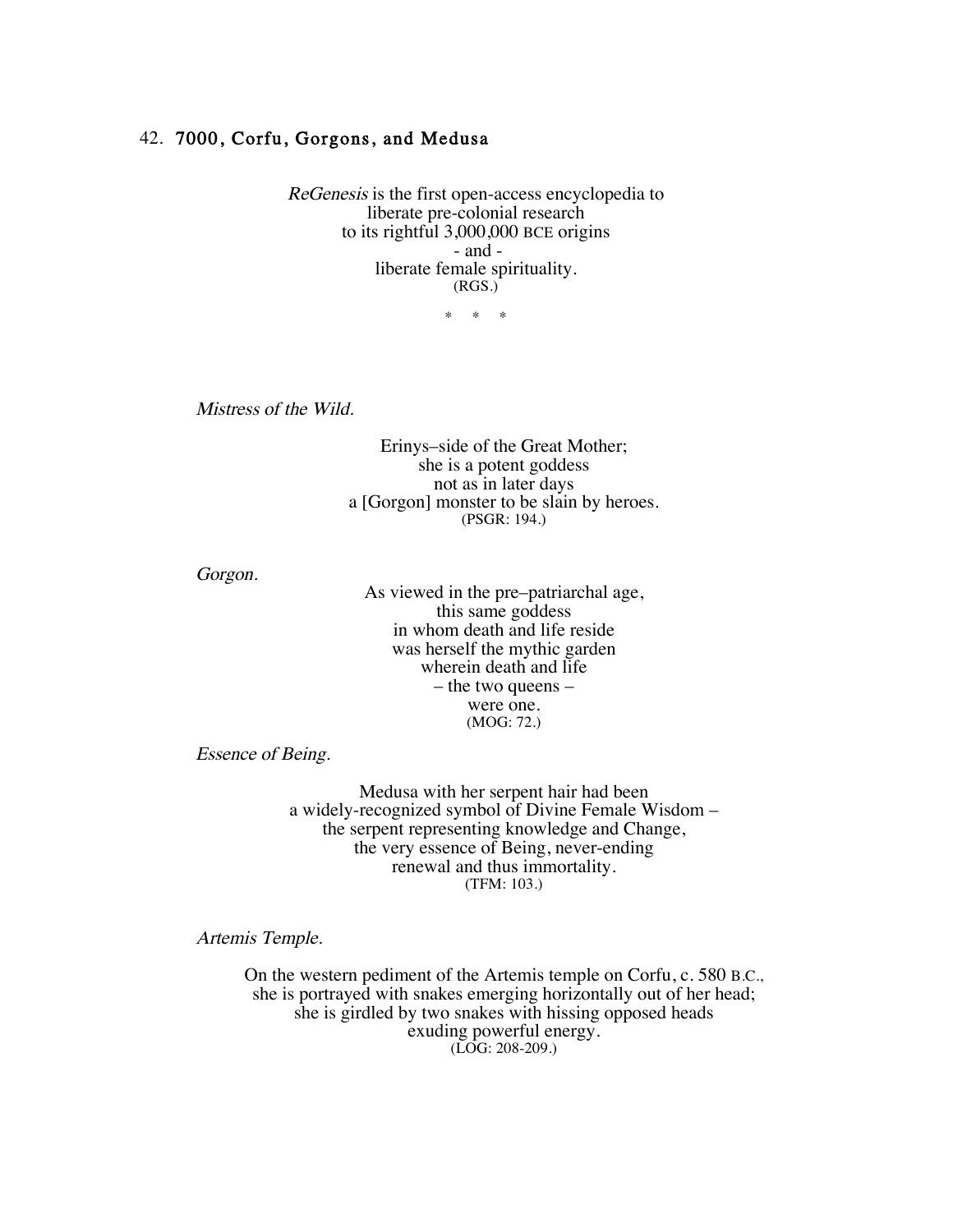## Apotropaic Guardians.

Like the Sheela, images of the Gorgon Medusa are also placed on sacred buildings to serve as guardians of the gates. (SDG: 217.)

Sheila–na–gig.

Not infrequently, the Sheila–na–gig is compared to classical Baubo (Personified Yoni) \* and Gorgon Medusa. (SDG: 216-17.) \* (FEF: 93-99.)

Corfu (ancient Corcyra) may well be the most luxurious of the Greek Islands. Given its dense vegetation, forests and orchards, palm trees and cypresses, ruins of Roman baths, abundant fresh water springs, and frequent showers, it is often referred to as the Greek Garden of Eden. Location is the northwest corner of Greece and earliest Mesolithic radiocarbon dates are  $7 - 6$  millennium BCE. (COG: 156.) Two subsequent archaeological discoveries and personal favorites are the wall–size Gorgon Pediment from the Artemis Kanoni near the monastery of St. Theodore – and – the dark madonna at the Paliokastritsa Monastery perched high above the sea.

Mortal Medusa (cunning one), along with her immortal Gorgon sisters Stheno (strength) and Euryale (wide sea), were "priestesses of the triple moon – goddess, mask – wearing women who guarded the secrets of the women's mysteries." (WIM: 120-121.) Additional interpretations of Gorgons include "titles of the Moon-Goddess: the Orphics called the moon's face 'the Gorgon's head'" (TGMC: 129)– and – startling mask of the goddess in her death aspect. (LOG: 323.) The archaic Gorgon and Medusa are most likely Neolithic if not Mesolithic but continued into Classical Greece and beyond. (MOG: 154.) Archaic Gorgonian masks or gorgonfaces have piercing eyes, numerous serpents or spirals, lolling tongues, and boarlike fangs. Possible origins are Mesopotamia, Anatolia or Libya. Function may have been *apotropaic*, to frighten off sources of perceived danger.

Goode suggests that the Gorgon Medusa as well as classical Baubo (personified yoni) (FEF: 93-99) serve a similar function to Sheela–na–gigs placed on sacred buildings to "serve as guardians of the gates" (SDG: 217) or "scare away the uninitiated." (MG: 340.) Additionally, the Gorgon is found on coins and ancient theaters as well as "temple pediments, individual seals, public and private roof tops, and the shields of warriors; she also adorns the breastplate of the warriorgoddess Athena." (TLG: 26.)

The head of Medusa, Queen of the Gorgons (MG: 340) is often displayed on Athena's shield. (MG: 340). Although there are various mythic interpretations about Athena's inheritance of Medusa's head, perhaps it is her ability to "transform the terrifying face of instinct into a protective shield?" (MG: 341.) An alternative view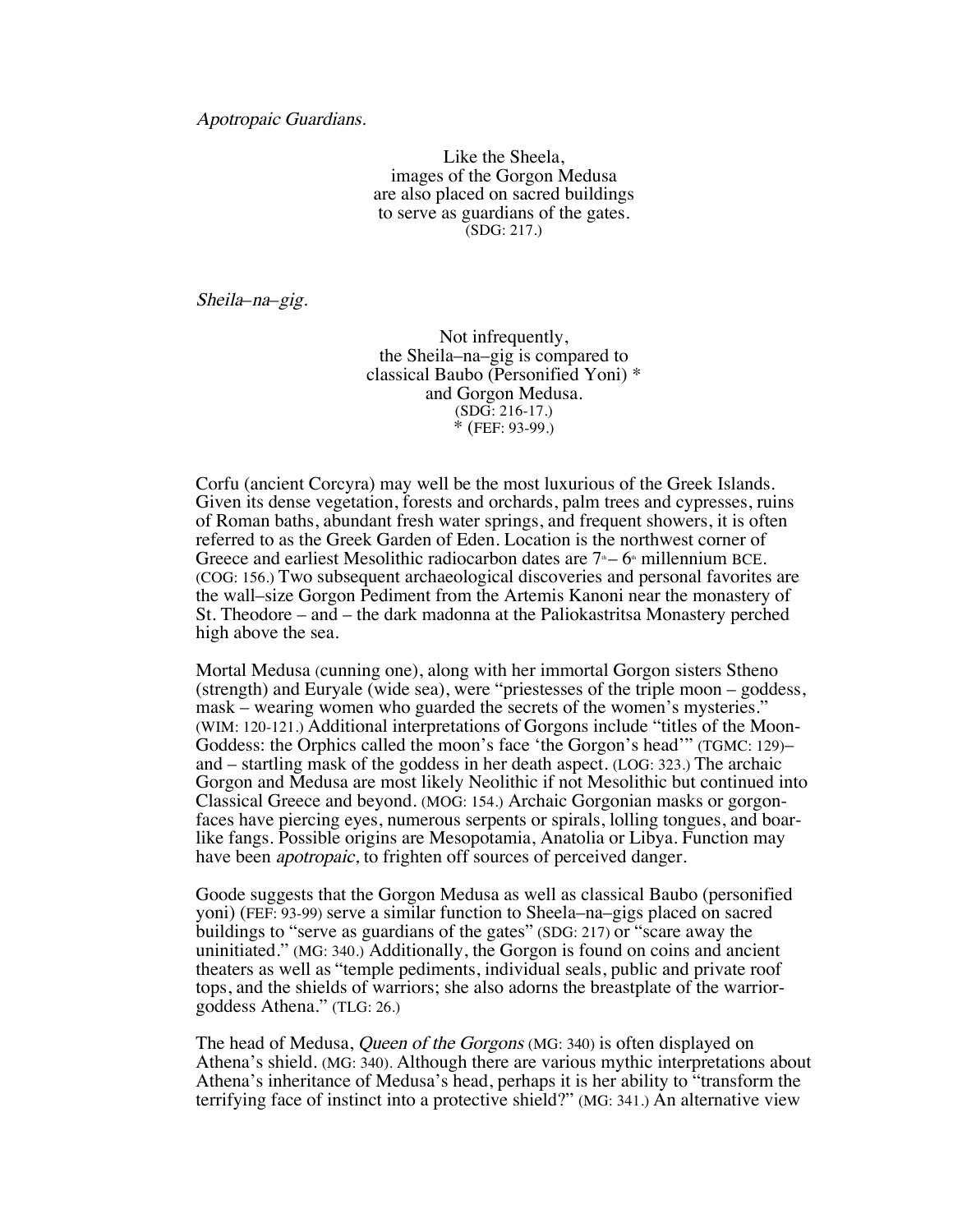proposes that the "Gorgoneion on the aegis of Athene is but the head of the slain beast whose skin was the raiment of the primitive goddess; the head is worn on the breast, and serves to protect the wearer and to frighten his [her] foe. It is a primitive half magical shield." (PSGR: 192.)

North African Ath-enna or Athene is also aligned with Greek Pallas Athene and Egyptian/Libyan Neith. (NLEM1: 37; TWG: 231.) In this capacity these goddesses share the distinctive epitaph: "I am all that has been, that is, and that will be. No mortal has yet been able to lift the veil which covers me." (NLE: 37.) Later, the Book of Revelation I.8 echoes the above inscription from Neith's temple: "I am the Alpha and the Omega says the Lord God, who is, who was, and who is to come, the Almighty." (NLE: 37; TJB; GSAE: 135.)

Temple of Artemis Kanoni Corcyra (Corfu) Greece.

The wall–size reconstruction of the façade of the western limestone pediment sculpture from the Temple of Artemis Kanoni on Corcyra (Corfu), spotlights a spine chilling Gorgon and yet many view her as "Malefic, a misunderstanding due to the changeover from the matrifocal religion to the patriarchal." (LB: 152.) A further consideration is that Medusa is the chthonic force of apotropaic powers of the Great Underworld Goddess. As Guardian of the Gates, her face is a stylized gorgon mask. Writhing snakes frame her head (SDG: 217), her feet are winged, and wrapped serpents secure her waist and form a caduceus on her belly. (CAH: VOL. 1II PLATES, 355B, 270-271.)

Further research on the above:

- Andersen, Jørgen. The Witch on the Wall: Medieval Erotic Sculptures in the British Isles. London, England: George Allen and Unwin, 1997. (TWW.)
- Baring, Anne, and Jules Cashford. The Myth of the Goddess: Evolution of an Image. London, England: Viking, 1991. (MG.)
- Campbell, Joseph. The Masks of God: Occidental Mythology. Harmondsworth, England: Penguin Books, 1984. (MOG.)
- Cherry, Stella. A Guide to Sheela-Na-Gigs. Dublin, Ireland: National Museum of Ireland, 1992. (AGS.)
- Dexter, Miriam Robbins. "The Ferocious and the Erotic: 'Beautiful' Medusa and the Neolithic Bird and Snake." Journal of Feminist Studies in Religion 26.1 (2010): 25-41. (FAE.)
- Eliade, Mircea. Patterns in Comparative Religion. 1958. London, England: Sheed and Ward, 1987. (PCR.)
- Freitag, Barbara. Sheela-na-gigs: Unravelling an Enigma. London, England: Routledge, 2004. (SNG.)
- Gimbutas, Marija Alseikaite. The Living Goddesses. Supplemented and Ed. By Miriam Robbins Dexter. Berkeley, CA: University of California Press, 1999. Proof copy. (TLG.)
- Goode, Starr. "Sheela na Gig: Dark Goddess of Europe." Ed. Patricia Monaghan. Goddesses in World Culture. Vol. 2. Santa Barbara, CA: Praeger, 2011. 209-223. (SDG).
- . "Adventures She Has Brought My Way." Foremothers of the Women's Spirituality Movement: Elders and Visionaries. Eds. Miriam Robbins Dexter and Vicky Noble. Amherst, NY: Teneo Press, 2015. 85- 92. (ASB.)
	- \_\_\_\_\_. Sheela Na Gig: The Dark Goddess of Sacred Power. Rochester, Vermont: Inner Traditions, 2016. (SHDG.)
- Goode, Starr, and Miriam Robbins Dexter. "Sexuality, the Sheela na gigs, and the Goddess in Ancient Ireland." ReVision 23.1 (2000): 38-48. (SSG.)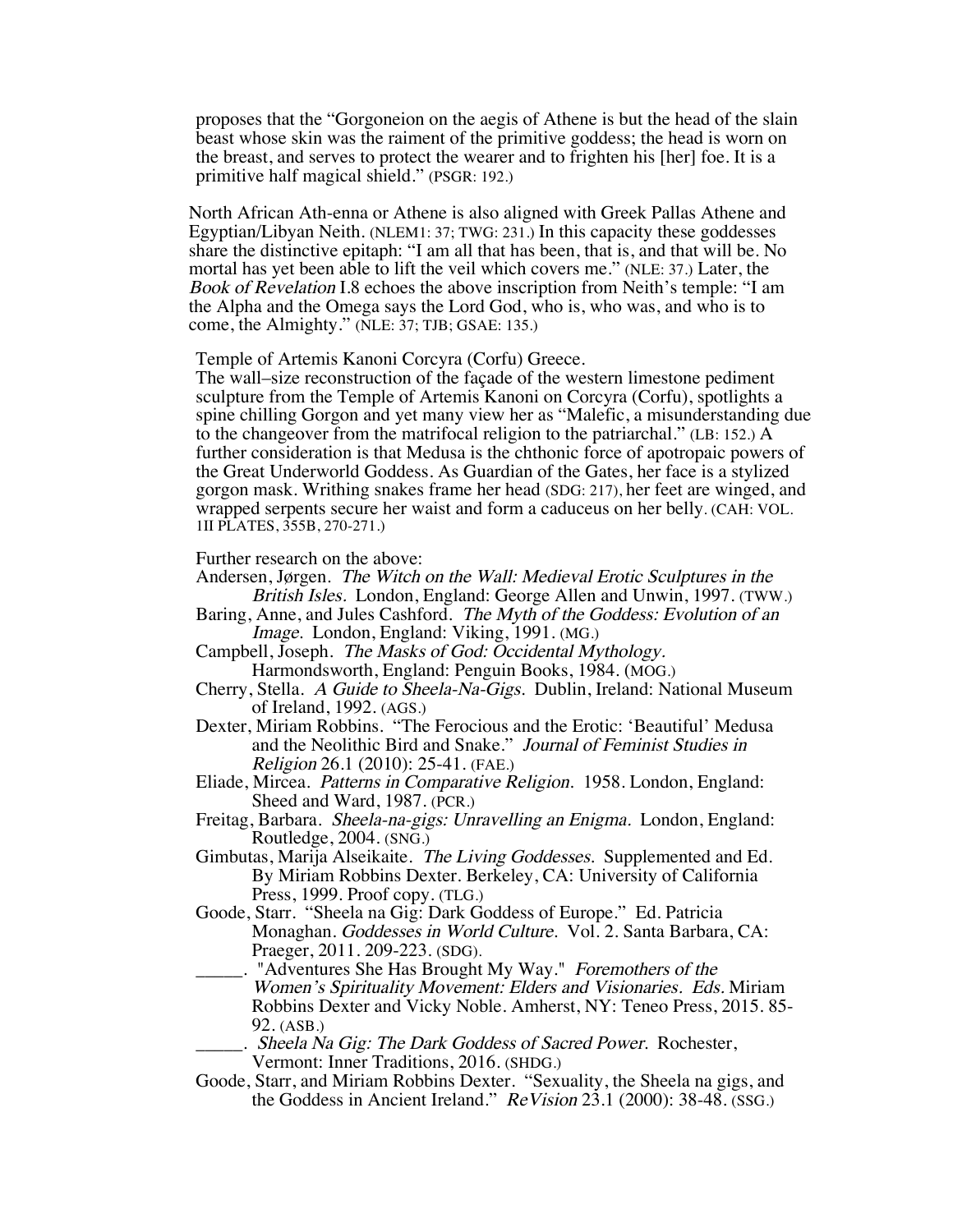- Harrison, Jane Ellen. Themis: A Study of the Social Origin of Greek Religion. 1963. London, England: Merlin Press, 1977. (T.)
- .. Prolegomena to the Study of Greek Religion. 1962. London, England: Merlin Press, 1980. (PSGR.)
- Johnson, Buffie. Lady of the Beasts: Ancient Images of the Goddess and Her Sacred Animals. New York, NY: Harper & Row, 1988. (LB.
- Monaghan, Patricia. Women in Myth and Legend. London, England: Junction Books, 1981. (WIM.)
- Nilsson, Martin Persson. The Minoan-Mycenaean Religion and its Survival in Greek Religion. 1927. New York, NY: Biblo and Tannen, 1950. (MMRS.)
- Rynne, Etienne. "A Pagan Celtic Background for Sheela-na-Gigs." Figures from the Past. Ed. Etienne Rynne. Dublin, Ireland: Glendale Press, 1987. 189-202. (PCBS.)

Thompson, George. The Prehistoric Aegean: Studies in Ancient Greek Society. 4<sup>th</sup> Ed. London, England: Lawrence and Wishart, 1978. (TPA.)

Further research on Sheela-Na-Gigs and other vulva entries: 34,000-28,000, Les Eyzies Vulva Engravings, Dordogne Caves; 31,000, Chauvet Cave and Vulva Engravings; 30,000-25,000, Aurignacian Age; 30,000-25,000, Goddess of Willendorf, Austria; 25,000-20,000, Goddess of Laussel; 5300-4300, Climactic Phase and Script in Old Europe; 3000-2000, Cycladic Goddesses; 2600-2000, Early Bronze Age, Crete, Chthonian; and 400, Celtic Sheela-Na-Gig. (RGS.)

IMAGE: MEDUSA OF APOTROPAIC POWERS: CORFU, GREECE. (SDG: 217). PHOTO: © GSA. DESCRIPTION: CRONE MEDUSA LIMESTONE PEDIMENTAL SCULPTURE FROM THE TEMPLE OF ARTEMIS, CORCYRA (CORFU), GREECE. AS GUARDIAN OF THE GATES, HER FACE IS A STYLIZED GORGON MASK WITH HEAD FRAMED BY WRITHING SNAKES (SDG: 217) AND WINGED FEET: SERPENTS SECURE HER WAIST AND FORM A CADUCEUS ON HER BELLY. (CAH: VOL. 1II PLATES, 355B, 270-271.)

SLIDE LOCATION CORFU, SHEET 1, ROW 1, SLEEVE 5, SLIDE #2C, 590-580 BCE. CU\_COR\_S1\_R1\_SL5\_S2C.

SHOT ON LOCATION: ARCHAEOLOGICAL MUSEUM: CORFU, GREECE. NOTE 1: FIELDWORK PROJECT 1987.

IMAGE: DETAILED MEDUSA OF APOTROPAIC POWERS: CORFU, GREECE. (SDG: 217). PHOTO: © GSA. DESCRIPTION: CRONE MEDUSA LIMESTONE PEDIMENTAL SCULPTURE FROM THE TEMPLE OF ARTEMIS, CORCYRA (CORFU), GREECE. AS GUARDIAN OF THE GATES, HER FACE IS A STYLIZED GORGON MASK WITH HEAD FRAMED BY WRITHING SNAKES (SDG: 217) AND FEET ARE WINGED: GIRDLED SERPENTS SECURE HER WAIST AND FORM A CADUCEUS ON HER BELLY. (CAH: VOL. 1II PLATES, 355B, 270-271.)

SLIDE LOCATION CORFU, SHEET 1, ROW 2, SLEEVE 3, SLIDE #116, 590-580 BCE. CU\_COR\_S1\_R2\_SL3\_S116.

SHOT ON LOCATION: ARCHAEOLOGICAL MUSEUM: CORFU, GREECE. NOTE 1: "NOT INFREQUENTLY, THE SHEILA-NA-GIG IS COMPARED TO CLASSICAL BAUBO (PERSONIFIED YONI) (FEF: 93-99) AND GORGON (GORGO) MEDUSA (MEDOUSA)" (SDG: 216-17; RGS). NOTE 2: FIELDWORK PROJECT 1987.

PHOTO: © GSA. DESCRIPTION: WHITE MARBLE MEDUSA WITH WINGS AND SERPENTS FROM THE TEMPLE OF ARTEMIS ON CORCYRA (CORFU), GREECE. SLIDE LOCATION CORFU, SHEET 1, ROW 4, SLEEVE 3, SLIDE #9C1, BCE. CU\_COR\_S1\_R4\_SL3\_S9C1. SHOT ON LOCATION: ARCHAEOLOGICAL MUSEUM: CORFU, GREECE. NOTE 1: "NOT INFREQUENTLY, THE SHEILA-NA-GIG IS COMPARED TO CLASSICAL BAUBO (PERSONIFIED YONI) (FEF: 93-99) AND GORGON (GORGO) MEDUSA (MEDOUSA)" (SDG: 216-17; RGS). NOTE 2: FIELDWORK PROJECT 1987.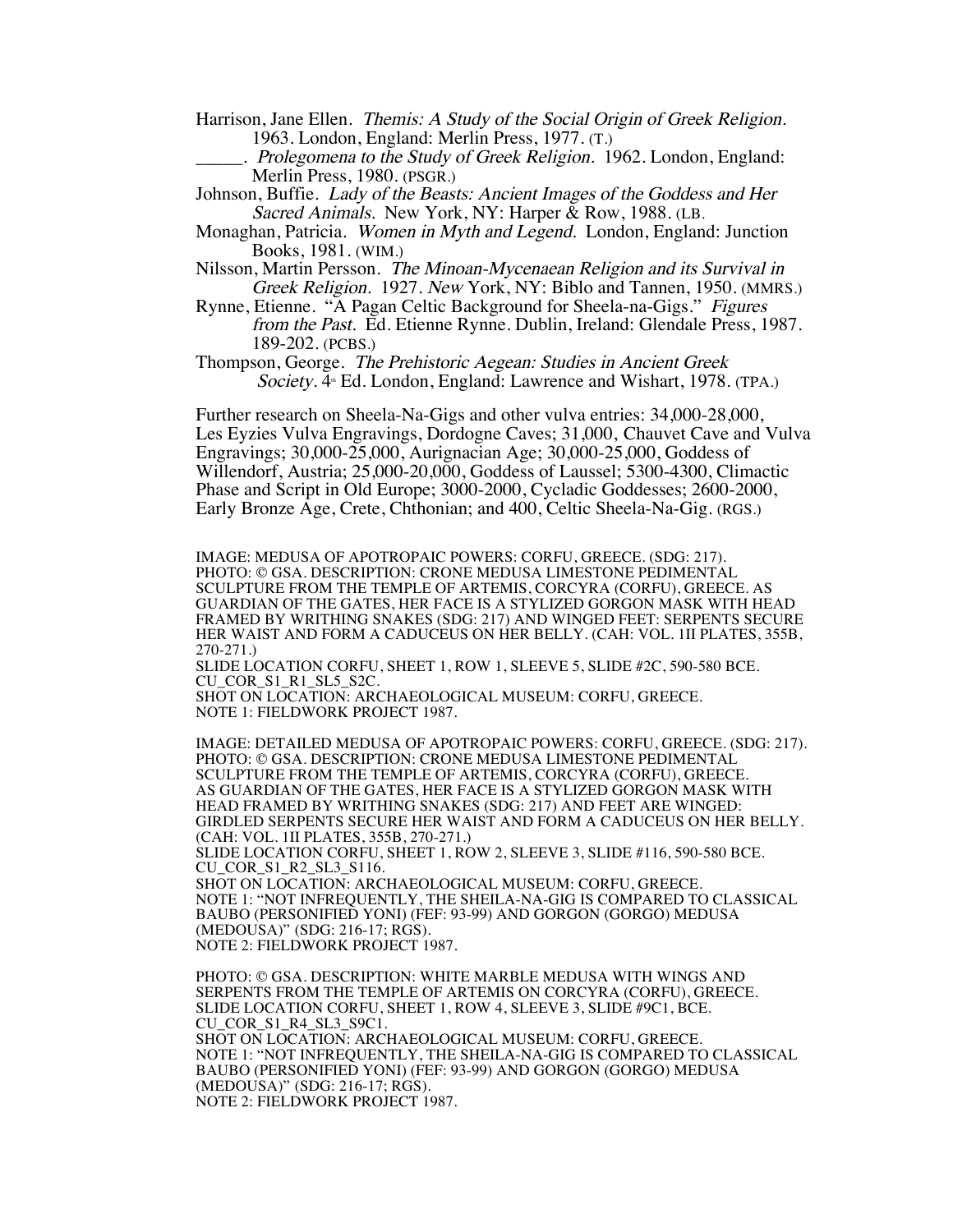IMAGE: DETAILED TERRACOTTA GORGON MASK: SICILY. PHOTO: © GSA. DESCRIPTION: TERRACOTTA STYLIZED GORGON MASK WITH LOLLING TONGUE AND EXPOSED TEETH. SLIDE LOCATION SICILY, SHEET 20, ROW 3, SLEEVE 4, SLIDE #4, BCE. CU\_SIC\_S20\_R3\_SL4\_S4

SHOT ON LOCATION: MUSEO ARCHEOLOGICO REGIONALE PAOLO ORSI: SYRACUSE, SICILY.

NOTE 1: LIKE THE SHEELA, IMAGES OF THE GORGON MEDUSA ARE ALSO PLACED ON SACRED BUILDINGS TO SERVE AS GUARDIANS OF THE GATES. (SDG: 217.) NOTE 2: "NOT INFREQUENTLY, THE SHEILA-NA-GIG IS COMPARED TO CLASSICAL BAUBO (PERSONIFIED YONI) (FEF: 93-99) AND GORGON (GORGO) MEDUSA (MEDOUSA)" (SDG: 216-17; RGS). NOTE 3: FIELDWORK PROJECT 1998.

IMAGE: WINGED MEDUSA: SYRACUSE, SICILY. PHOTO: © GSA. DESCRIPTION: WINGED MEDUSA WITH SERPENTS AND SON PEGASUS UNDER LEFT ARM, PEDIMENT FROM SYRACUSE TEMPLE, SICILY. SLIDE LOCATION SICILY, SHEET 20, ROW 2, SLEEVE 1, SLIDE #28, BCE. CU\_SIC\_S20\_R2\_SL1\_S28 SHOT ON LOCATION: MUSEO ARCHEOLOGICO REGIONALE PAOLO ORSI: SYRACUSE, SICILY. NOTE 1: WINGED MEDUSA POSSIBLY LIBYAN AMAZON GODDESS.

NOTE 2: FIELDWORK PROJECT 1998.

IMAGE: WINGED MEDUSA: PALERMO, SICILY. PHOTO: © GSA. DESCRIPTION: WINGED MEDUSA SURROUNDED BY FIGS AND SERPENTS, PALERMO, SICILY. SLIDE LOCATION SICILY, SHEET 4, ROW 1, SLEEVE 5, SLIDE #28, BCE. CU\_SIC\_S4\_R1\_SL5\_S28 SHOT ON LOCATION: MUSEO ARCHEOLOGICO: PALERMO, SICILY. NOTE 1: WINGED MEDUSA POSSIBLY LIBYAN AMAZON GODDESS. NOTE 2: FIELDWORK PROJECT 1998.

IMAGE: DOUBLE GODDESS GORGON MEDUSA: DIDYMA (DIDYMAION), (ANATOLIA) TURKEY.

PHOTO: © GSA. DESCRIPTION: DOUBLE CRONE GORGON MEDUSA OF APOTROPAIC POWERS (SDG: 217) WITH SERPENT HAIR: SACRED ORACLE CENTER IN THE MILETOS DISTRICT NEAR THE TURKISH AEGEAN COAST. SLIDE LOCATION TURKEY, SHEET 95, ROW 3, SLEEVE 1, SLIDE #Bf49, BCE. CO\_TUR\_S95\_R3\_SL1\_SBf49 SHOT ON LOCATION: DIDYMA (DIDYMAION): (ANATOLIA) TURKEY.

NOTE 1: "[GORGON] AS VIEWED IN THE PRE-PATRIARCHAL AGE, THIS SAME GODDESS IN WHOM DEATH AND LIFE RESIDE WAS HERSELF THE MYTHIC GARDEN WHEREIN DEATH AND LIFE–THE TWO QUEENS–WERE ONE (MOG: 72)." NOTE 2: NOT INFREQUENTLY, THE GORGON MEDUSA IS COMPARED TO THE CLASSICAL BAUBO AND CELTIC SHEILA-NA-GIG. (SDG: 216.) NOTE 3: AT DIDYMAION, OR PRESENT DIDYMA, APOLLO'S 650-555 BCE TEMPLE WAS BUILT OVER THE ANCIENT ORACLE ROOM KNOWN AS THE CHRESMOGRAPHEION.

NOTE 4: THE FIRST LAYER OF THE DIDYMA (DIDYMAION) TURKEY TEMPLE IS 2,600 YEARS OLD: HELLENISTIC LAYER IS FROM 300 BCE. NOTE 5: FIELDWORK PROJECT 1986.

IMAGE: ATHENA WITH GORGON AND SERPENTS: VELLETRI RUINS, ROME. PHOTO: © GSA. DESCRIPTION: THREE METERS TALL STATUE OF ATHENA WITH CORINTHIAN HELMET, BREASTPLATE OF CIRCLING SERPENTS, AND CENTERED GORGON OR TRIPLE MOON GODDESS HEAD (WIM: 120-121): ROMAN VELLETRI RUINS.

SLIDE LOCATION FRANCE: SHEET 2, ROW 2, SLEEVE 2, SLIDE #25, 430 BCE. CO\_FRA\_S2\_R2\_SL2\_S25.jpg

SHOT ON LOCATION: MUSÉE DU LOUVRE: PARIS, FRANCE. NOTE 1: "OLD EUROPEAN GODDESSES WERE EROTICIZED, MILITARIZED TO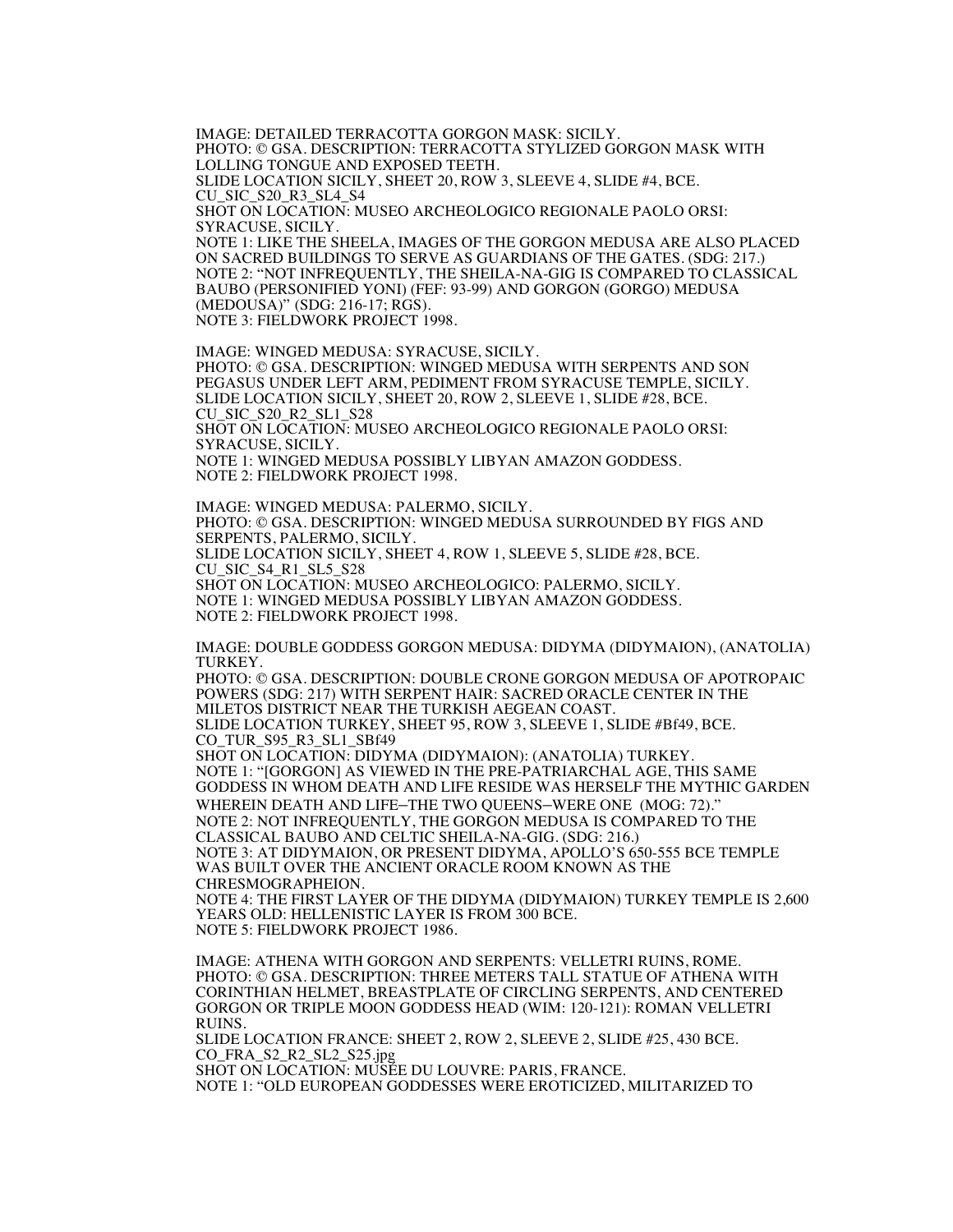VARIOUS DEGREES (ESPECIALLY ATHENA), AND MADE SUBSERVIENT TO THE GODS (TLG: 164)."

NOTE 2:

GORGONEION ON THE AEGIS OF ATHENE IS BUT THE HEAD OF THE SLAIN BEAST WHOSE SKIN WAS THE RAIMENT OF THE PRIMITIVE GODDESS; THE HEAD IS WORN ON THE BREAST, AND SERVES TO PROTECT THE WEARER AND TO FRIGHTEN HIS [HER] FOE. IT IS A PRIMITIVE HALF–MAGICAL SHIELD (PSGR: 192).

NOTE 3: SAVIOR GOD ARCHETYPES.

THIS OLYMPIAN LINE–UP OF DEITIES WAS HEADED BY THE ILL–MATCHED COUPLE OF ZEUS AND HERA, AND INCLUDED ATHENA, APHRODITE, APOLLO, POSEIDON, … PROJECTING A VIEW OF THE WORLD, WHICH WE MAY GUESS WAS IN THE INTERESTS OF A DOMINANT CLASS OF GREEK SOCIETY (MHE: 150).

NOTE 4:

THE FATHER CAN FATHER FORTH WITHOUT A MOTHER. HERE SHE STANDS, OUR LIVING WITNESS. LOOK – CHILD [ATHENA] SPRUNG FULL-BLOWN FROM OLYMPIAN ZEUS, NEVER BRED IN THE DARKNESS OF THE WOMB (FV: 116).

NOTE 5: FIELDWORK PROJECT 1998.

IMAGE: ATHENA WITH SERPENT BODICE: VILLA CASALI, ROME. PHOTO: © GSA. DESCRIPTION: ATHENA WITH VERY ACTIVE SERPENTS IN LEFT FOLDS OF BODICE. ATHENA IS NOT A WAR GODDESS BUT PROTECTRESS OF WOMEN AND THE DEAD. SCULPTURE IS FROM VILLA CASALI, ROME. SLIDE LOCATION RE-GENESIS PHASE 1, SHEET 3, ROW 1, SLEEVE 4, SLIDE #4, 4th C. BCE.

IT\_RPO\_S3\_R1\_SL4\_S4.jpg

SHOT ON LOCATION: BRITISH MUSEUM: LONDON, ENGLAND.

NOTE 1: KEULS SUGGESTS THAT ATHENA'S BIRTH FROM THE HEAD OF FATHER – ZEUS WAS JUST ANOTHER PATRISTIC FANTASY (TROP: 40-41; RGS). NOTE 2:

THE FATHER CAN FATHER FORTH WITHOUT A MOTHER. HERE SHE STANDS, OUR LIVING WITNESS. LOOK – CHILD [ATHENA] SPRUNG FULL-BLOWN FROM OLYMPIAN ZEUS, NEVER BRED IN THE DARKNESS OF THE WOMB (FV: 116).

NOTE 3: FIELDWORK PROJECT 1998.

IMAGE: AERIAL VIEW OF HADRIAN'S TEMPLE INC. MEDUSA: EPHESUS, (ANATOLIA) TURKEY. PHOTO: © GSA. DESCRIPTION: HADRIAN'S TEMPLE WITH ELEGANT PRONAOS (PORCH), GODDESS TYCHE ON ARCH, FOUR CORINTHIAN CAPITALS AND MEDUSA IN BACKGROUND, EPHESUS, ANATOLIA. SLIDE LOCATION TURKEY, SHEET 103, ROW 2, SLEEVE 3, SLIDE #Bg120, BCE. CO\_TUR\_S103\_R2\_SL3\_SBg120 SHOT ON LOCATION: EPHESUS, (ANATOLIA) TURKEY.

NOTE 1: FIELDWORK PROJECT 1986.

IMAGE: CLOSE-UP OF MEDUSA AT HADRIAN'S TEMPLE: EPHESUS, (ANATOLIA) TURKEY. PHOTO: © GSA. DESCRIPTION: CLOSE-UP OF MEDUSA AT HADRIAN'S TEMPLE EPHESUS, ANATOLIA. SLIDE LOCATION TURKEY, SHEET 103, ROW 4, SLEEVE 2, SLIDE #Bg129, BCE. CO\_TUR\_S103\_R4\_SL2\_SBg129 SHOT ON LOCATION: EPHESUS, (ANATOLIA) TURKEY. NOTE 1: FIELDWORK PROJECT 1986.

IMAGE: MEDUSA: SIDE (CYME), (ANATOLIA) TURKEY. PHOTO: © GSA. DESCRIPTION: MEDUSA PEDIMENT WITH INTERTWINED SERPENT HAIR, SIDE (CYME), TURKEY. SLIDE LOCATION TURKEY, SHEET 80, ROW 3, SLEEVE 3, SLIDE #Bc6, BCE. CO\_TUR\_S80\_R3\_SL3\_SBc6 SHOT ON LOCATION: SIDE (CYME), (ANATOLIA) TURKEY.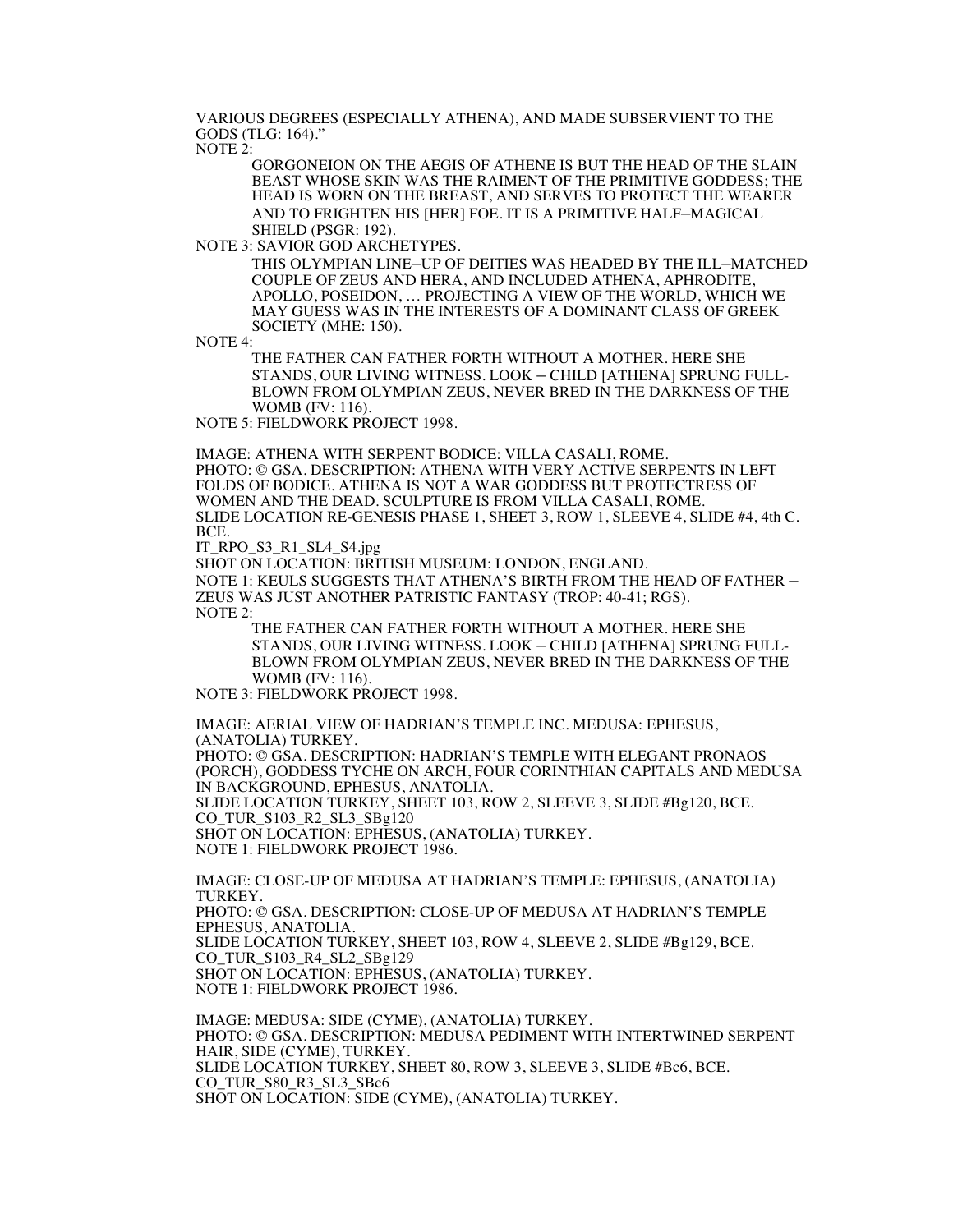NOTE 1: FIELDWORK PROJECT 1986.

IMAGE: MALE GORGON MEDUSA PEDIMENT: BATH, ENGLAND. PHOTO: © GSA. DESCRIPTION: MALE GORGON (GORGO) MEDUSA (MEDOUSA) PEDIMENT WITH A HALO OF SERPENTS INTERTWINED WITH WATER GOD OCEANUS' BEARD, GRAND PUMP ROOM BATH, ENGLAND. SLIDE LOCATION ENGLAND, SHEET 2, ROW 3, SLEEVE 4, SLIDE #19, 1 ° c. AD.  $CO\_ENG_S2_R3_SL4_S19.jpg$  VS.>  $CO\_ENG_2_R3_SL4_S19.jpg$ SHOT ON LOCATION: BATH, ENGLAND. NOTE 1: THE BRYTHONIC BATHS WERE DEDICATED TO ANCIENT SUN GODDESS AQUAE SULIS, SUBSEQUENTLY ROMAN MINERVA. NOTE 2: MOST FAMOUS BRYTHONIC HEALING SANCTUARY IN THE WESTERN PROVINCES. (GR: 59.) NOTE 3: FIELDWORK PROJECT 1980'S. PHOTO NOTE: ILLUSTRATION ENHANCEMENT, CHRISI KARVONIDES. IMAGE: ANATOLIAN GORGON MASK: EPHESUS, (ANATOLIA) TURKEY. PHOTO: © GSA. DESCRIPTION: THE TURKISH GORGON TRAGEDY MASK FROM THE SLIDE LOCATION TURKEY, SHEET 96, ROW 4, SLEEVE 1, SLIDE #Bg4, BCE. CO\_TUR\_S96\_R4\_SL1\_SBg4 SHOT ON LOCATION: EPHESUS MUSEUM (EFES MUZESI): SELCUK, (ANATOLIA) TURKEY. NOTE 1: THE GORGON MEDUSA MASKS SERVE A SIMILAR FUNCTION TO THE SHEELA-NA-GIG PLACED ON BUILDINGS AND THEATERS TO "SERVE AS GUARDIANS OF THE GATES" (SDG: 217) OR "SCARE AWAY THE UNINITIATED." (MG: 340.) NOTE 2: FIELDWORK PROJECT 1986. IMAGE: ANATOLIAN GORGON TRAGEDY MASKS: EPHESUS, (ANATOLIA) TURKEY. PHOTO: © GSA. DESCRIPTION: EPHESUS GORGON TRAGEDY MASKS FROM THE EPHESUS THEATER, (ANATOLIA) TURKEY. SLIDE LOCATION TURKEY, SHEET 96, ROW 4, SLEEVE 2, SLIDE #Bg5, BCE. CO TUR S96 R4 SL2 SBg5 SHOT ON LOCATION: EPHESUS MUSEUM (EFES MUZESI): SELCUK, (ANATOLIA) TURKEY. NOTE 1: THE GORGON MEDUSA MASKS SERVE A SIMILAR FUNCTION TO THE SHEELA-NA-GIG PLACED ON BUILDINGS AND THEATERS TO "SERVE AS GUARDIANS OF THE GATES" (SDG: 217) OR "SCARE AWAY THE UNINITIATED." (MG: 340.) NOTE 2: FIELDWORK PROJECT 1986. IMAGE: ANATOLIAN GORGON TRAGEDY MASK: EPHESUS, (ANATOLIA) TURKEY. PHOTO: © GSA. DESCRIPTION: EPHESUS GORGON TRAGEDY MASK FROM THE EPHESUS THEATER, (ANATOLIA) TURKEY. SLIDE LOCATION TURKEY, SHEET 96, ROW 4, SLEEVE 3, SLIDE #Bg6, BCE. CO\_TUR\_S96\_R4\_SL2\_SBg5 SHOT ON LOCATION: EPHESUS MUSEUM (EFES MUZESI): SELCUK, (ANATOLIA) TURKEY.

NOTE 1: THE GORGON MEDUSA MASKS SERVE A SIMILAR FUNCTION TO THE SHEELA-NA-GIG PLACED ON BUILDINGS AND THEATERS TO "SERVE AS GUARDIANS OF THE GATES" (SDG: 217) OR "SCARE AWAY THE UNINITIATED." (MG: 340.)

NOTE 2: FIELDWORK PROJECT 1986.

IMAGE: PROTECTIVE SPREAD EAGLE (ANZU?) AND TREE – OF – LIFE: NIMRUD, ASSYRIA.

PHOTO: © GSA. DESCRIPTION: PROTECTIVE SPREAD EAGLE (ANZU) OR GENII ABOVE TREE – OF – LIFE, NIMRUD NORTH PALACE.

SLIDE LOCATION NEAR EAST, SHEET 9B, ROW 2, SLEEVE 5, SLIDE #20, BCE. CU\_NEA\_S9B\_R2\_SL5\_S20.jpg

SHOT ON LOCATION: BRITISH MUSEUM: LONDON, ENGLAND.

NOTE 1: LIKE THE SHEELAS, GORGONS, AND MEDUZA (MEDUSA), THE SPREAD EAGLE (ANZU) PROTECTS SACRED SPACES AND ARTIFACTS.